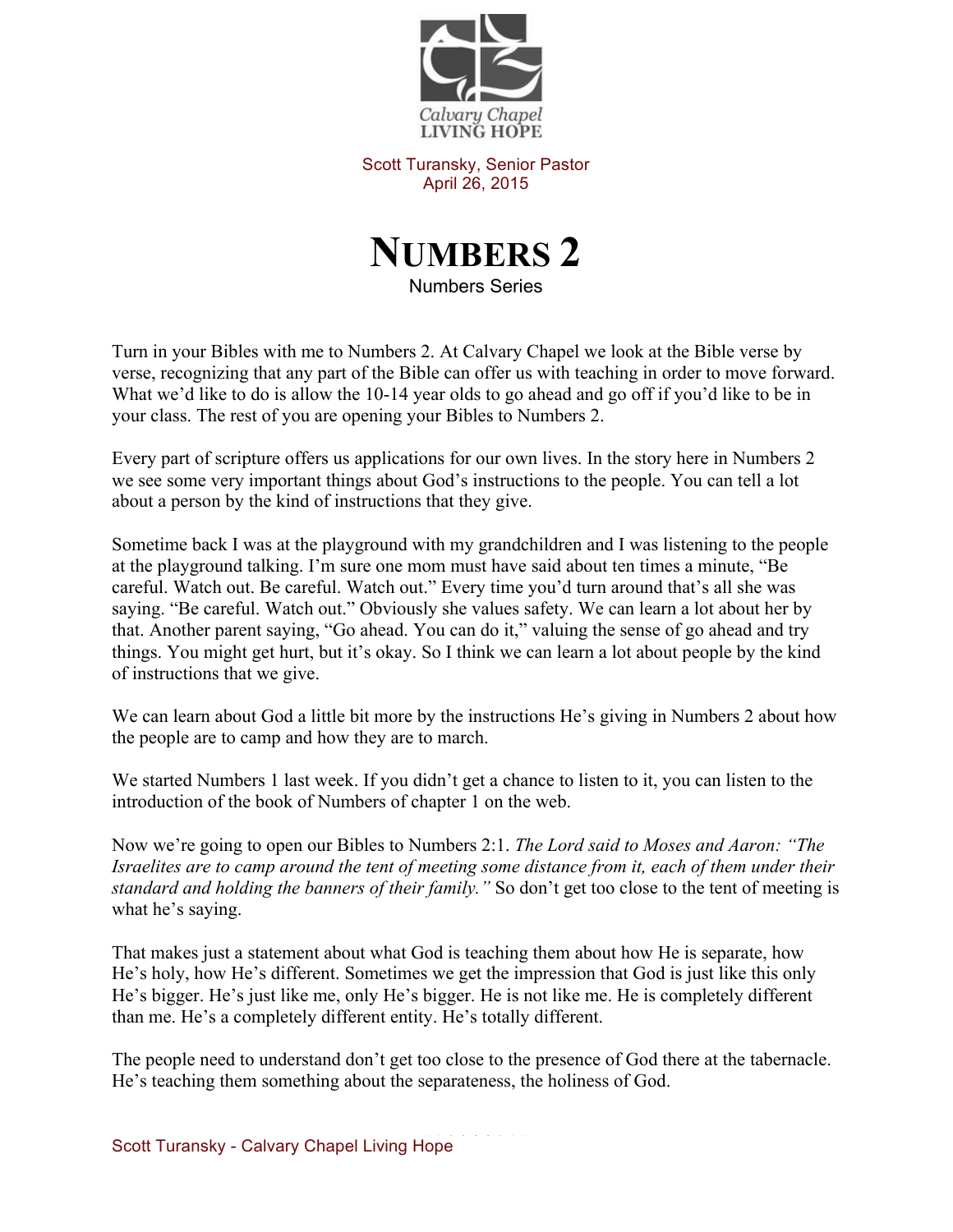Now in the New Testament we emphasize a lot of the fatherness of God, which emphasizes closeness. We talk about God's grace and we talk about a lot of good theology that helps us. But let's not forget that the God of the New Testament is the same God of the Old Testament. The God of the Old Testament, as we talk about it we get to see His character is the holiness, the wrath, the justice of God is emphasized.

So don't get too close to this tabernacle. I think we need to have and we need to teach our children about respect for God and who He is. There's a respect that we have for the waves of the ocean. There's a respect that we have for God and His awesomeness and His power and His holiness.

I like to teach kids about how we take care of our Bibles. We don't just throw our Bibles around because they represent something. It's not the paper and the ink there, but they represent the word of God. So the way we hold them is very important or the way we care for them is just a way of demonstrating respect.

When we celebrate communion here, although parents and children are sitting together, we encourage the ushers not to serve children unless they're present with their parents so parents can help their kids understand. Why? Because we want children to value communion. We want them to have a respect for what that is. In fact God tells us to respect communion and in 1 Corinthians, in the passage that we read often about communion, it says that they disregarded its value and some of them got sick and some of them even died as a result of their disrespect of communion. It's important.

Keep a distance from the tabernacle, he's saying. He's trying to teach them something very important about His character as He's moving forward.

Now it says *the tent of meeting* there. Maybe your version says *tabernacle*. Now the tent of meeting or the tabernacle (the same thing), was the portable temple that was used from the Exodus when they left Egypt all the way till they got to the Promised Land and set up the eventual temple. They had this tabernacle. The portable temple. It had to be taken down every time they moved, set up every time they arrived at their new location. And this tabernacle, we're told a lot of specific things about it.

In this diagram you can see a lot of pieces. You have pillars around the edges and you have holes or cords that hold them. You have a cloth that forms the wool that goes around and you have kind of a gate in the middle made out of these animal skins or cloths as well.

The key elements within this particular picture are the big construction in the back that contains the holy place and the most holy place with some furniture inside. You have the laver then, just outside of that, that kind of gold bowl where they would wash the meat or they would wash their hands. That's where that washing would take place. In front of that they had that altar there where they would burn the sacrifices. Those other tables that are around there, they're just as what it might be. They weren't prescribed, but in this illustration they put them there. This tabernacle was to be in the center of all of the camp where everybody would be.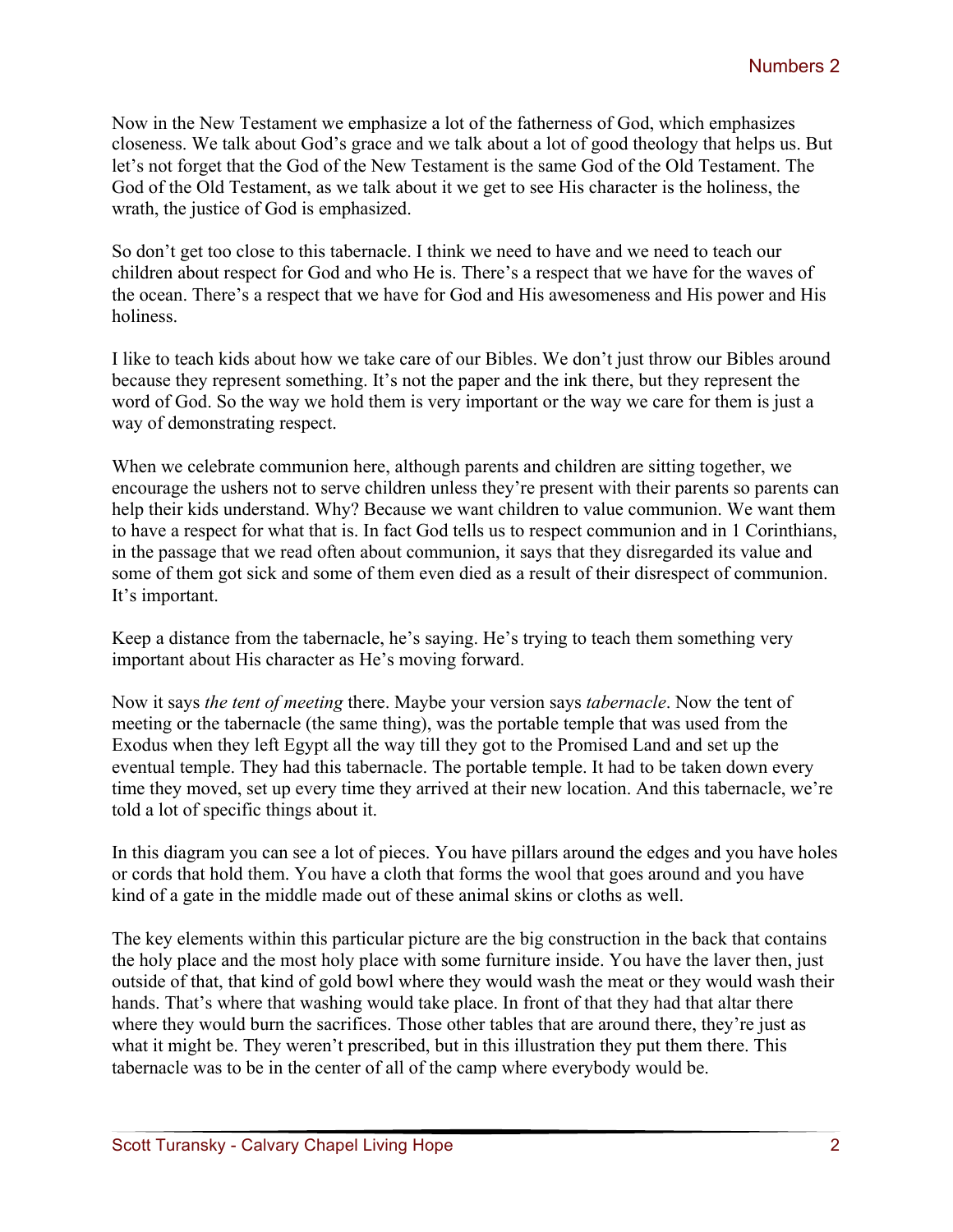This is a beautiful picture of what it might have looked like at night in the dark where you have the tabernacle and this beautiful flame of fire over the Holy of Holies that people would be able to see. When that flame moved, it was time for them to pack up and move and go to the next place. In the daytime they had a cloud that covered them. When the cloud covered them it probably protected them from the sun, and when it moved they would go under it and they would keep moving with the cloud.

If you notice, this is a beautiful picture because it goes so far in the distance to show you how far the people were camped. We're going to see now the order of the camp as we go through. We're going to see the orderliness that God had established for the people as they were camping and as they were traveling.

## Let's finish verse 2. It says, *"The Israelites are to camp around the tent of meeting some distance from it, each of them under their standard and holding the banners of their family."*

The standards and banners were these representations that you would see. It's interesting in this picture that they didn't put any standards or banners. It would have been nice if they would have. These must have been things high on poles that you could tell where you were in the camp. You could identify this is my standard. I can get to where I need to be that way.

These standards or banners that were high up in the air are interesting in particular because they're mentioned so many times in the passage. Some kind of a flag. We don't know what they were, but Jewish tradition tells us some interesting things. Now what I'm about to tell you is not in the Bible. It's a Jewish tradition and then in Christian tradition as well that there are some banners.

I want you to see these banners because they represent four different images. We're going to see today four different groups of people around the tabernacle camping. Each of the four groups have three within them, so that represents twelve tribes all together. But the four groups all together are represented in these different tribes. So we have the tribe of Judah is going to stand for three different tribes, the tribe of Ephraim is going to stand for three other tribes, and Reuben and Dan as we go through. So we're going to see that as we read through.

But the interesting idea here is that they came from this passage in Ezekiel 1:10. *Their faces looked like this.* Ezekiel got a picture of heaven and got to see the angels there. Some of them looked a little strange, unlike the angels we sometimes imagine or see in pictures. *Their faces looked like this: Each of the four had the face of a human being, and on the right side each had the face of a lion, and on the left the face of an ox; each also had the face of an eagle.*

So those four images are mentioned in the Bible and become what tradition says the banners that were used for the people of Israel. What's interesting is in the New Testament then we bring these same ideas into the New Testament. We come to the four gospels and we see that each one of the gospels has also been given a mascot.

In early Christian tradition Matthew is given the mascot of the lion because the gospel of Matthew (remember there's four gospels – Matthew, Mark, Luke, and John) teaches us about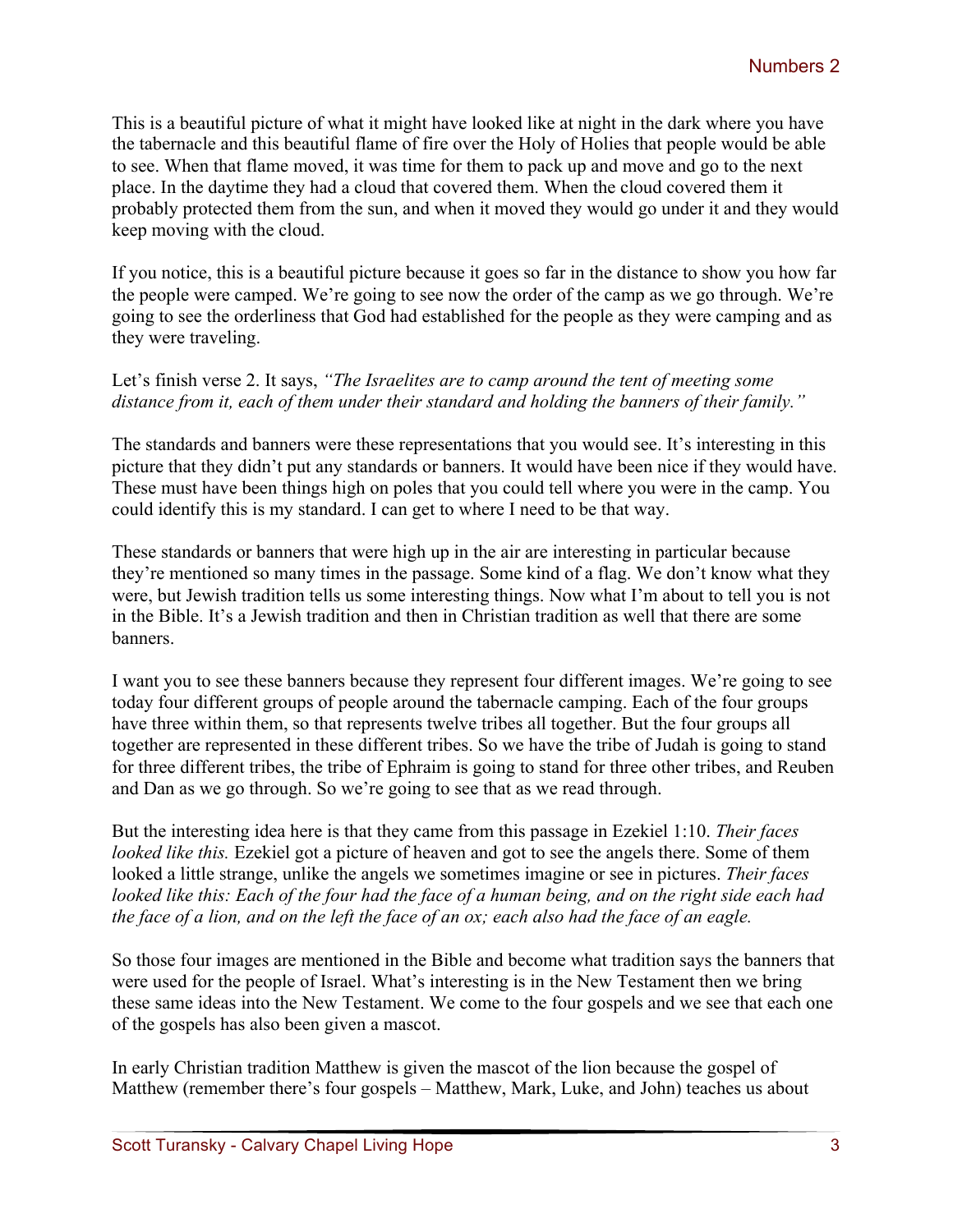Jesus being the king. That's why in the gospel of Matthew you have the genealogy going back through David, the kingly line. And more prophecies mentioned in the book of Matthew than any of the other gospels because we're communicating to the Jews that Jesus is the King of the Jews.

The second gospel or the gospel of Mark is represented by the ox because Jesus is presented there in the gospel of Mark as the suffering servant. It's in the gospel of Mark that we have Jesus' busiest weekend. We see Him serving continually because Mark is presenting Him that way as the servant.

In the third gospel, the gospel of Luke, Luke was a doctor and presented Jesus as the ultimate man. He's called the Son of Man in the gospel of Luke. So we see a lot of humanness about Jesus in that gospel.

In the gospel of John He's represented by the eagle because John portrays Jesus as the Son of God, that we might believe in Him. This very beautiful picture of Jesus that we can trust in Him because He's the Son of God.

Now all four of those put together give us this quadraphonic picture of who Jesus is, all tied into those particular banners. Those banners had to root back into the Old Testament, so it's tying our theology of Old Testament theology with New Testament theology together.

One more point about this that might be helpful as you're imagining the banners – this is a rendition of what it might have looked like to be the high priest. The high priest had on his breastplate twelve stones, one each for the tribes of Israel. Each of those stones have a different color. So it's imagined that maybe the banners that went up had a color to them that would correspond to the breastplate stones that were there. We don't know specifically, but we do know there were banners or standards that went up there that identified that group so people would know where to line up, where to camp their tents, and so on.

Well let's go into the passage here and look at some of them, how they camped starting in verses 3-9. It's interesting their first part they don't choose north like we do. East is their point of reference. *On the east, toward the sunrise, the divisions of the camp of Judah are to encamp under their standard. The leader of the people of Judah is Nahshon son of Amminadab. His division numbers 74,600.*

*The tribe of Issachar* – now that's the second tribe. Three tribes are going to be under Judah on that side as they're camping. And so we're going to have those three tribes. The first one was Judah. The second one is Issachar *will camp next to them. The leader of the people of Issachar is Nethanel son of Zuar. His division numbers 54,400.*

*The tribe of Zebulun* (that's the third tribe) *will be next. The leader of the people of Zebulun is Eliab son of Helon. His division numbers 57,400.*

*All the men assigned to the camp of Judah, according to their divisions, number 186,400.* That's how they camped. So you've got the ark of the covenant there. You've got these three tribes that are camping on the one side. You're talking about a lot of people, 50,000 or more in each one of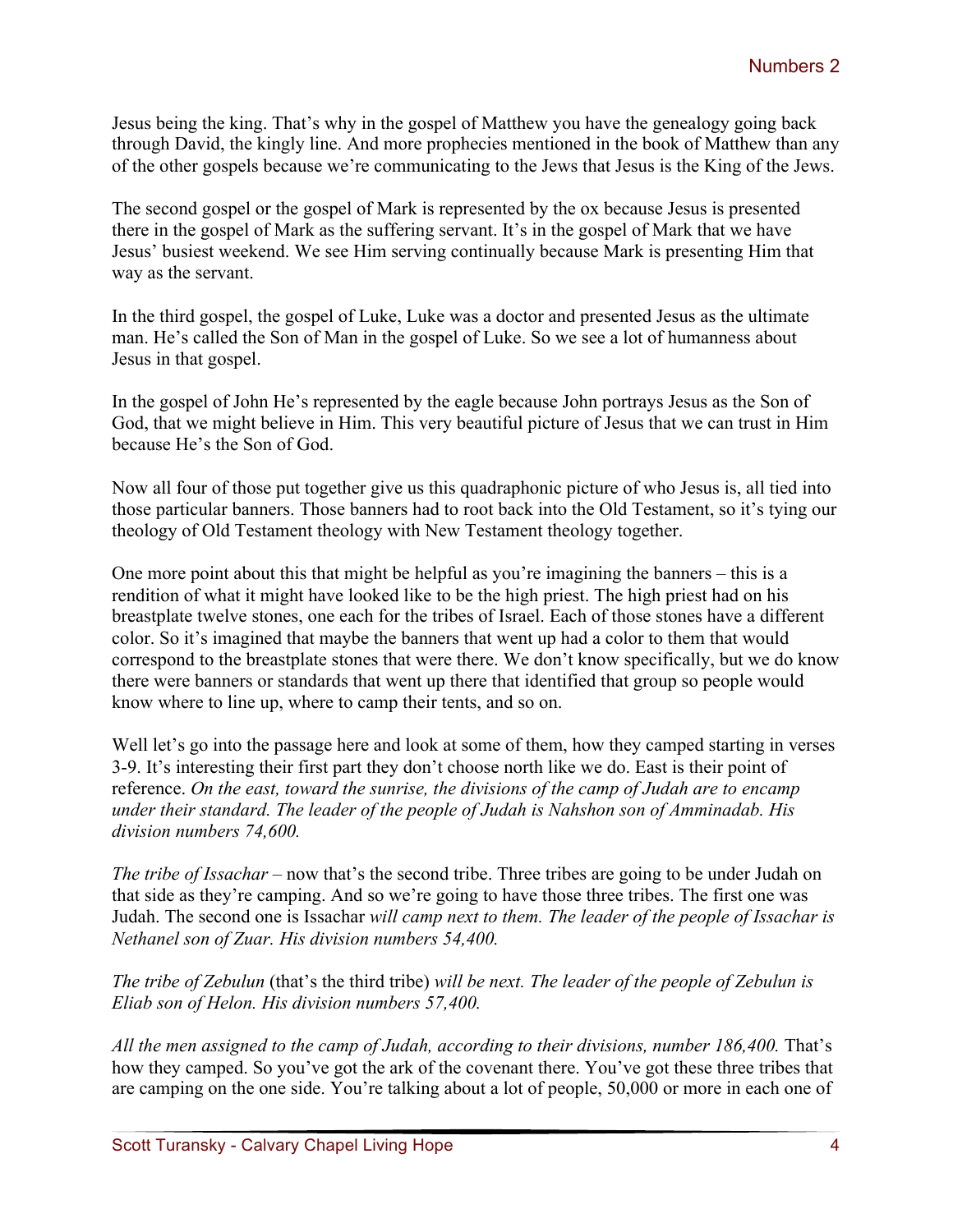those groups. So that's not a small square. That's a huge square that probably extends way way out. We'll talk about how big it is I think in just a minute.

But those three are there and then notice the last statement in verse 9. It says, *They will set out first.* So you'll see up in the left-hand corner I put "camping" and then in the left-hand corner here I put "marching." So when they're marching they're on the first. These three tribes. So that's going to be our movement that direction. That's the marching. That's the first group.

Then we have these camping instructions and marching instructions that are given through there. It's interesting that in the tribe of Judah there's this guy Nahshon. Nahshon doesn't realize (and the people I'm sure don't realize) that within the loins of this man is the scarlet thread who's going to lead to the Messiah, Jesus Christ. Right in the front here we have the Christ leading forward that's yet to come. So that's a beautiful picture.

East is their orientation as they're trying to move forward as opposed to north and south. We're going to see that Moses and Aaron are going to camp their families close to the ark on the east side, next week we'll see how they're positioned around the ark as we come to the Levites.

But a little bit more. Let's go on to verse 10 because we're going to go onto the next standard and this standard is going to be called the Reuben standard. There are three tribes under them. One, Reuben, and two more. They're described in verses 10 and following.

*On the south* (so when they're camping now on the south) *will be the divisions of the camp of Reuben under their standard. The leader of the people of Reuben is Elizur son of Shedeur. His division numbers 46,500.*

*The tribe of Simeon will camp next to them. The leader of the people of Simeon is Shelumiel son of Zurishaddai. His division numbers 59,300.*

*The tribe of Gad will be next. The leader of the people of Gad is Eliasaph son of Deuel. His division numbers 45,650.*

*All the men assigned to the camp of Reuben, according to their divisions, number 151,450.* So that's Reuben. They're on the south side. Notice the next phrase. *They will set out second.* So when they're marching we have the second group here made of Reuben, Simeon, and Gad. So they're going to proceed next.

Let's go on because we're going to take a break from the going around and we're going to go to the middle here because in verse 17 it tells us – *Then the tent of meeting and the camp of the Levites will set out in the middle of the camps. They will set out in the same order as they encamp, each in their own place under their standard.*

So when they're camping the Levites are going to be around the ark. I should have put Levites on the front and Aaron and Moses on the front side and on the back so that they show we're surrounding the ark with the Levites.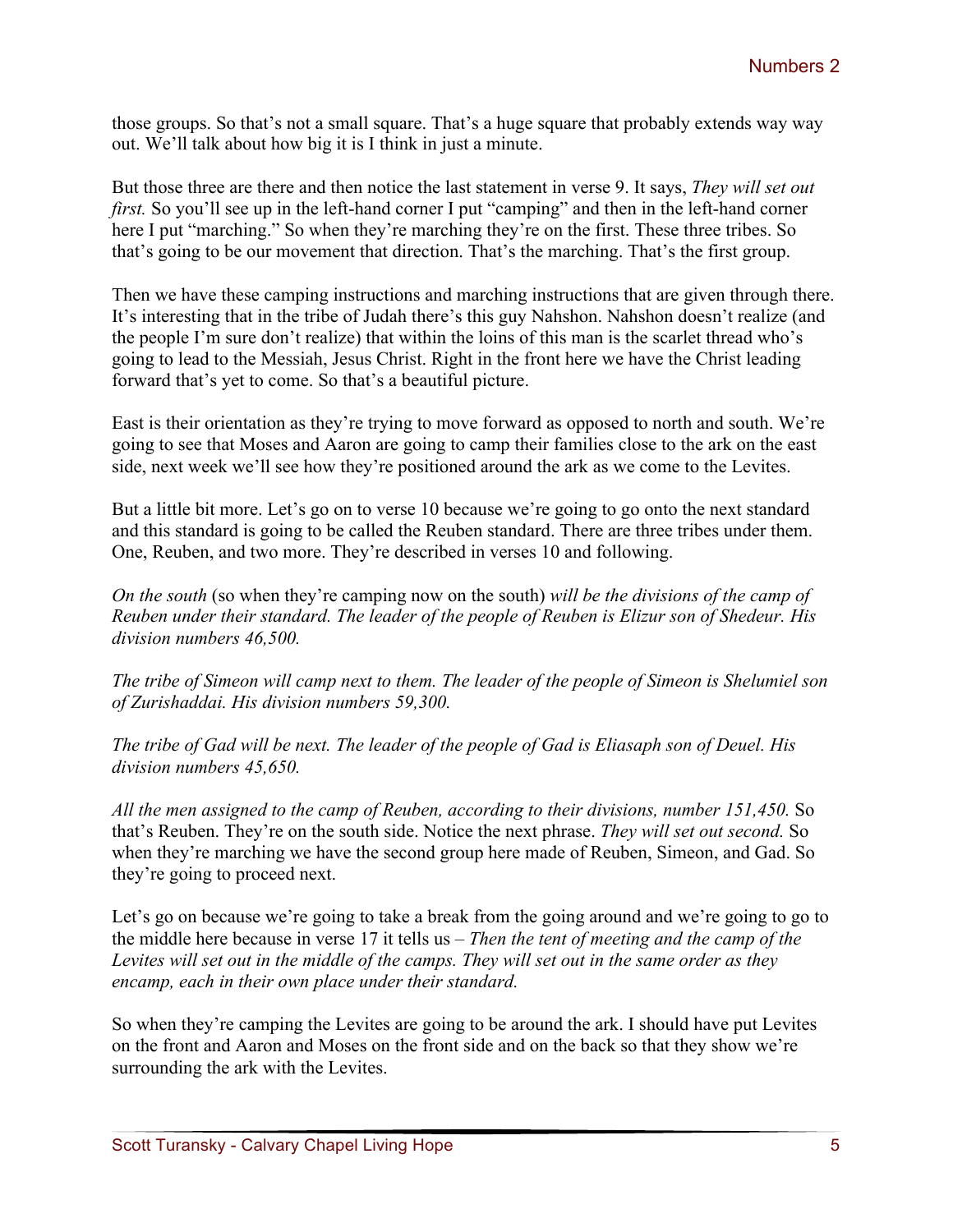It's very interesting that the point of reference for all of what we're talking about here is the center there. When they camped, they camped facing the center. Not facing out toward their enemies but facing toward the center because that was the presence of the Lord. That's where they saw who God was and where He was.

That's a good application for us in our own lives. Do we have as our point of reference, our center having Lord in the center of our camp or our lives? Or are we looking at all the things that are out there? We need to have our center be God and His presence.

So as these people camped they could see that big tornado-like fire. They could see it from a distance. But the tabernacle was right in the middle. When they were marching the tabernacle was protected with two groups of tribes in the front, two groups of tribes in the back. So the ark of the covenant and the tabernacle are protected in the middle of all of that.

Let's go on to the next standard. The next group of three tribes is the Ephraim standard. That's described in verse 18 and following. *On the west will be the divisions of the camp of Ephraim under their standard. The leader of the people of Ephraim is Elishama son of Ammihud. His division numbers 40,500.*

*The tribe of Manasseh will be next to them.* So we have Ephraim, we have Manasseh. *The leader of the people of Manasseh is Gamaliel son of Pedahzur. His division numbers 32,200.*

*The tribe of Benjamin will be next. The leader of the people of Benjamin is Abidan son of Gideoni. His division numbers 35,400.*

*All the men assigned to the camp of Ephraim, according to their divisions, number 108,100.* So now we have them on that side when they're camping. Notice the next statement at the end there. *They will set out third.* So notice they are following the ark and the Levites that are there. They are the next group that are on their way.

When you were camping in this big area and if you couldn't sleep very well at night and you came out of your tent, you would see that brilliance of a fire. I just imagine when you're watching a campfire you can just stare at the campfire for a while. It almost puts you to sleep. I'm sure people would go out there and find the reassurance that God is right there. They could look at Him. They could enjoy Him.

How big is this place that we're talking about, this camp that they're talking about? I was trying to do the numbers. This is the book of Numbers, so I've been trying to do a lot of math in regards to this book.

I imagine (this is me just imagining) about 400 square feet per family of four. Now 400 square feet is 20x20, so if we take 20 feet this way, roughly about the size of the center area for one group of four. That's not their tent. Their tent has to be inside this area. Probably all they did was sleep in a tent. I'm not saying everybody had four people, but I'm just imagining if we had groups of four what would that look like. So they would have their tent area pegged out, they'd have a little bit of cooking area and then you'd have the next tent right next to it.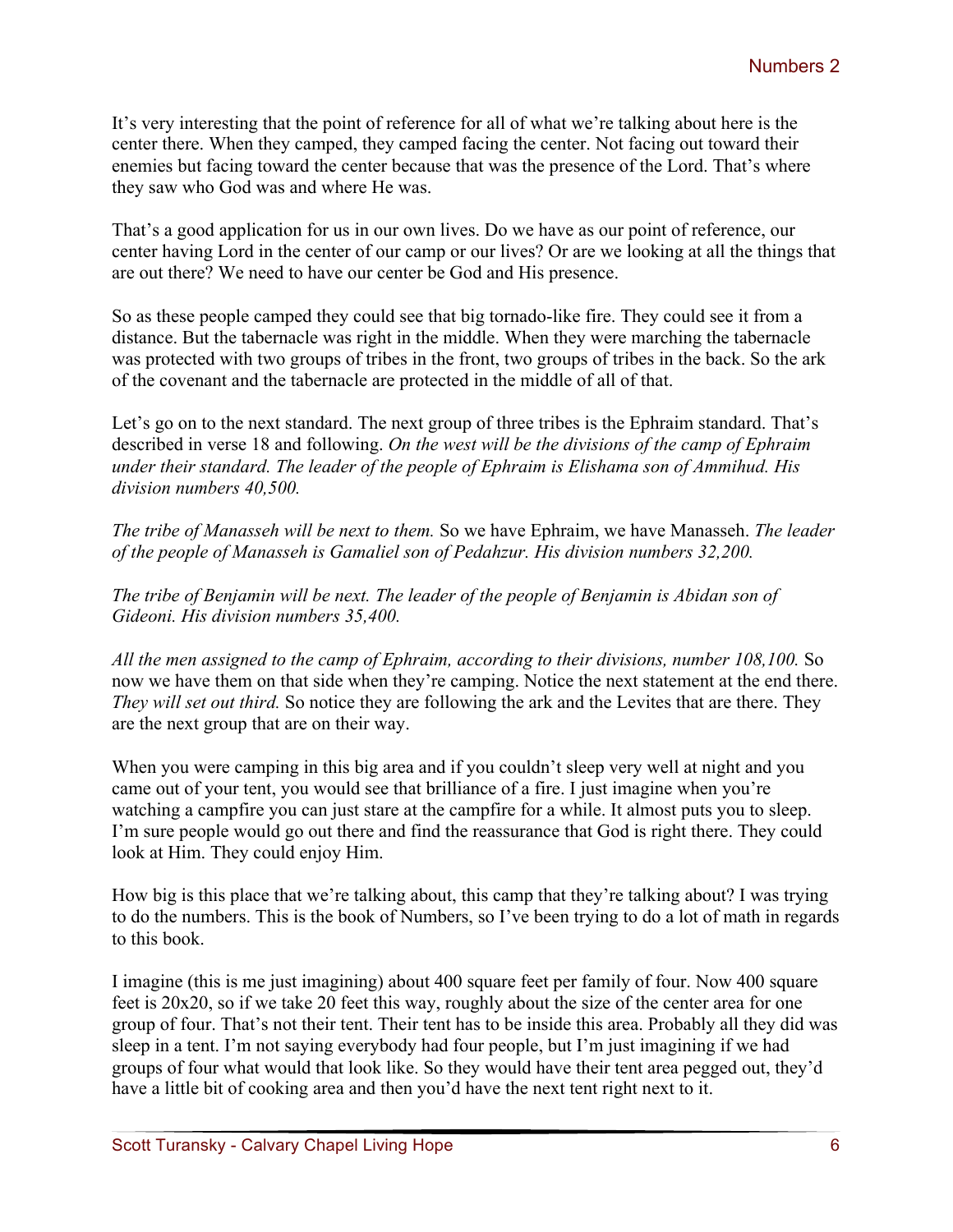Now if we have 2 million people (as we talked about last time) and we imagined there's four people in a family, we take that number, that means we're going to have 500,000. That would be the number of families and we're going to multiply that times 400 to get our square feet. I'm trying to figure out how big is this area. Some of you aren't into math or I've already lost you. But those who are kind of into math, you'll follow me on this. So 400 times 500,000 is 200 million square feet. That's your total. You need 200 million square feet.

Now what in the world is that? If you want to know how much 200 million square feet is then you've got to divide that by a square mile. A square mile is 5,280 feet times 5,280 feet. Right? That's one square mile. If you do that math then you've got 27,878,400 square feet. That's in one mile. Okay. You do the division, you divide 200 million by 27 million square feet, and you get 7.17 square miles. That means about 2.6 miles one direction and 2.6 miles the other direction and in the center you have the tabernacle.

That is a long way. You want to go visit your friend in the other camp, you've got to take a long journey to get there. That's why I say this pillar of fire must have been huge, like a tornado that people could go and see.

When you're camped in that kind of a group of people, you've got a lot of order. That's what was impressed upon me this week. Just the order that was necessary. They're camping in some reasonable.... It's not bees, just wherever they feel like going. Whenever the fire moves they go in a particular order to get where they're going.

Well let's go on and see the next set of tribes, the last set. Verse 25: *On the north will be the divisions of the camp of Dan under their standard. The leader of the people of Dan is Ahiezer son of Ammishaddai. His division numbers 62,700.*

*The tribe of Asher will camp next to them. The leader of the people of Asher is Pagiel son of Okran. His division numbers 41,500.*

And then *the tribe of Naphtali will be next. The leader of the people of Naphtali is Ahira son of Enan. His division numbers 53,400.*

*All the men assigned to the camp of Dan number 157,600.* They're the people of Dan and it says that *they will set out last, under their standards.* So when they're marching it looks like this. When they're camping it looked like the previous slide and that's what we see as we're going through here.

Now there's no competition among these people. They're not saying, "I wish I could go first. How come I always have to go in the second group? How come I get assigned here? I like to be up in front." There's none of that going on. Everyone has their place. I think we like order and that order is so strategic for them. It's going to communicate something about the orderliness of God. It's going to communicate something about their own lives. They have a position here.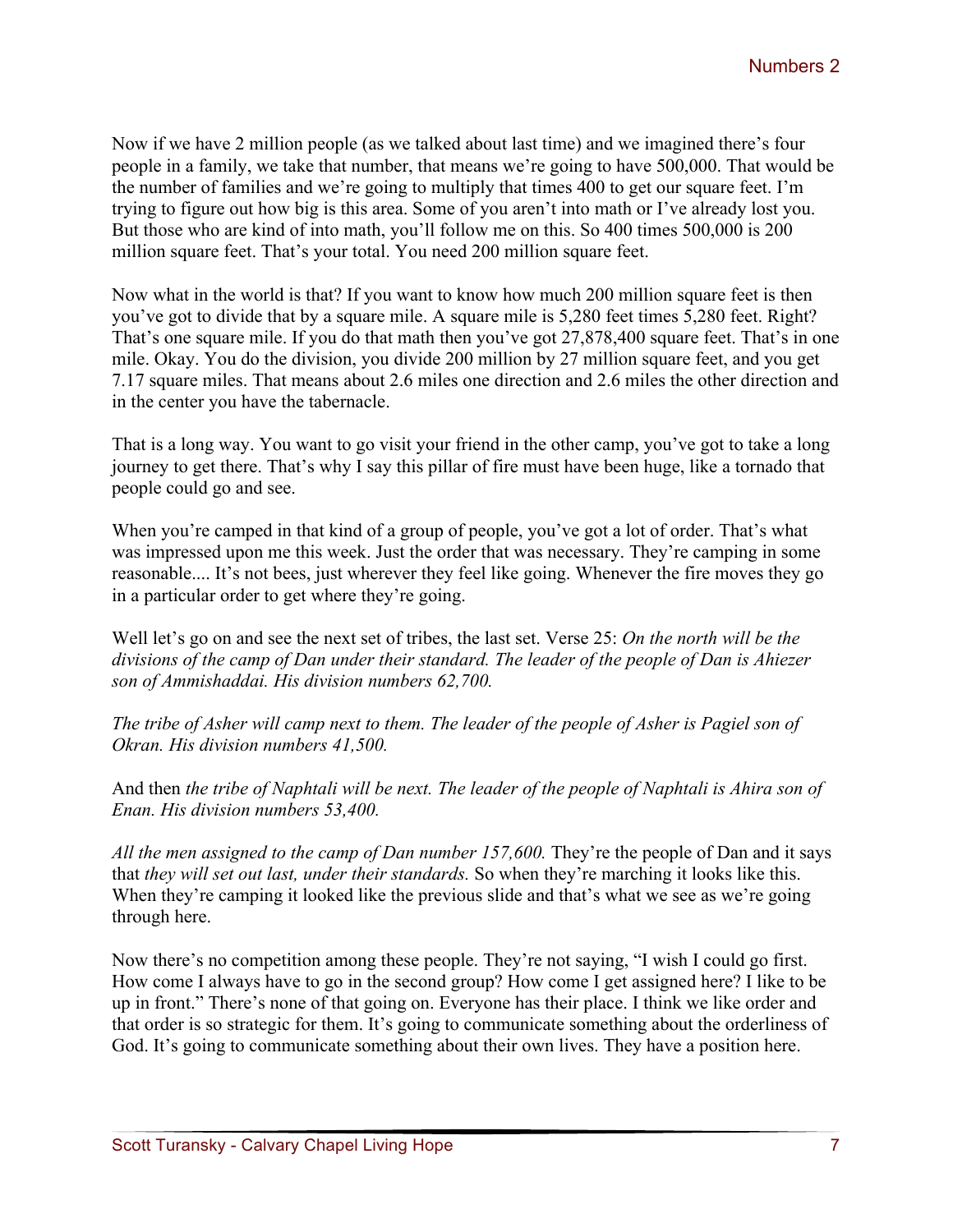We all like order. You guys come in here every Sunday. I can pretty much know who's going to sit where because you guys always sit in the same place. We like order. We go to the same place.

That's what was happening in these camps. God had set it up that way. But the beauty of this is that God knows where everybody is. He knows their address, just like He knows our address. He knows your IP address on your computer. He knows your internet history. He knows your Facebook account. He knows your phone number. God knows all of those things and He cares about those things.

That's why all the detail here, I know it can be rather challenging to look at the details sometimes, but as we do I think we see something very important about God. So I want to spend some time in the details here because you're left with an impression. "Wow, that was a lot of detail. Wow, that was a lot of numbers." Yeah. I think God included them so we could get to know Him a little better. He's concerned about the details in life.

Let's go on to verse 32. *These are the Israelites, counted according to their families. All the men in the camps, by their divisions, number 603,550. The Levites, however, were not counted along with the other Israelites, as the Lord commanded Moses.*

So we're going to learn all about the Levites and their jobs and their specific things that they did next week. Fascinating study about the Levites. I already started working on that. I think you'll find that interesting. But at this point, I just want to stop and I want us just to be reminded that God is at the center of their lives. We need to ask ourselves, is God at the center of our lives?

Secondly I want you to see what the smallest unit of people is that they identified there. You see that? Let's go back to verse 2. I think that's probably the best example. It says, *each of them under their standard and holding the banners of their family.* So as you go through, all the way through we're talking about families. So back in verse 32 – *These are the Israelites, counted according to their families.* The family is the smallest unit.

You know, in our western society we emphasize the individual. Individuality is so important. And it is true that when we come to Jesus Christ we must each come to Jesus Christ individually. We must each receive Jesus Christ as our Lord and Savior.

But it's really fascinating. We hear missionaries when they're going out into tribes and when tribal leaders accept the Lord the whole tribe becomes a Christian because there's a sense of community that exists there that's different than our understanding. We say, "Wait, wait, wait. We've got to go through every one of those people and make sure that they have each made a profession of faith…" Yes, that's true, but they make the decision as a community, as a tribe.

Here we have families mentioned here and the banners that existed for each family. Notice there's banners for each family that they are flying over their tent or their area. How many tents they had per family I don't know, but they had banners for their family.

If you had a banner for your family, what would be on it? Is your family the kind of family that likes to read and so you say no to other things because you like to read. Maybe you're the family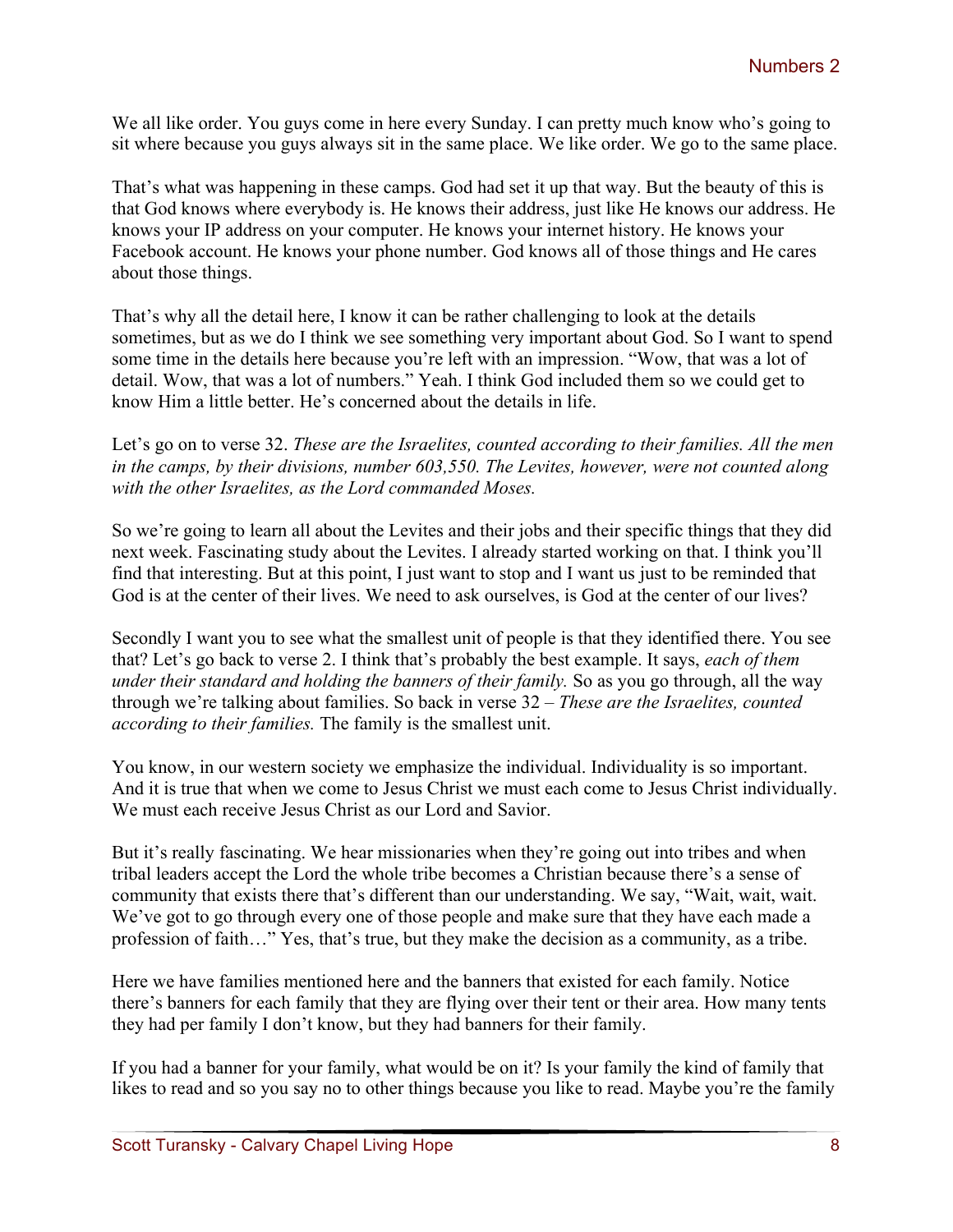that likes sports, so you're really into sports. Maybe the family that really enjoys being funny. That's the Smith family. They really like being funny. I really enjoy them. But they're a funny family. We have banners that go up in our lives. What's the banner we'd put up over your home? Whether your home is one person, or a couple, or it's a few people. A banner. What would that banner look like that identifies you differently than someone else?

I just am impressed as I study the passage how organized God is. Very organized.

This week I was speaking in Austin and in one of the conversations we were having among the group of people one of the ladies told about a group she's in. It's an "organize your home" group "fourteen inches at a time." I have never heard of such a thing. Fourteen inches at a time. I said, "What in the world?" She says, "Like one day we might get a whole bunch of hangers and get rid of them." So I guess slowly they're organizing their houses fourteen inches at a time.

I would suggest that we too in our lives benefit from order. Not that we all just need to be neat people, but it's the idea that God is a God of order. We're created in the image of God. As we find that order, good things happen in our own hearts.

In the church we were speaking in there was a big quilt to cover the whole wall. It was like that. A whole quilt and every one of the pieces on the quilt a family had taken the cloth and had written something about their family on that. Someone (a quilt maker person) put it all together as this big quilt to identify our church is made of a bunch of families. I really like that picture and I loved the quilt. I was going to take a picture, but the quilt was so big I couldn't get a picture of the whole quilt.

It's amazing how God is a God of order, God is organized and I would suggest that many times in our lives we try to control our worlds. Order is important, so we put ourselves into this box and we can't see where God wants us to go because we've controlled our lives so much with the order that we have. Sometimes we just need to get out of that and allow God to speak to us in some new ways. Allow Him to burst open our order that we've placed and change the order a little bit. To lead us into new territory, to build a fire in our hearts that allows us to move into something different than we've been before.

There was order in this camp, but there was also spontaneity in this camp. You never knew when that pillar of fire was going to move. You never knew when it was going to be time to go. You get up in the morning, the cloud would start moving, "Oh hey, I guess today we're going, guys," and you'd get up and go. Both of those were present in the people of Israel. God was doing some great things in their lives as a result of His character being demonstrated in His working with them. I think God can do the same thing in our lives.

As we leave this particular passage today, chapter 2, consider God's orderliness. There's a right way and a wrong way to live life. Some people think of God as just being up this mountain, you can get to Him any way you want, and so all religions are on this path toward getting to God. I want to tell you that's not true. There's a right way and a wrong way to get to God. The way that we have a personal relationship with God is that we have a personal relationship with Jesus